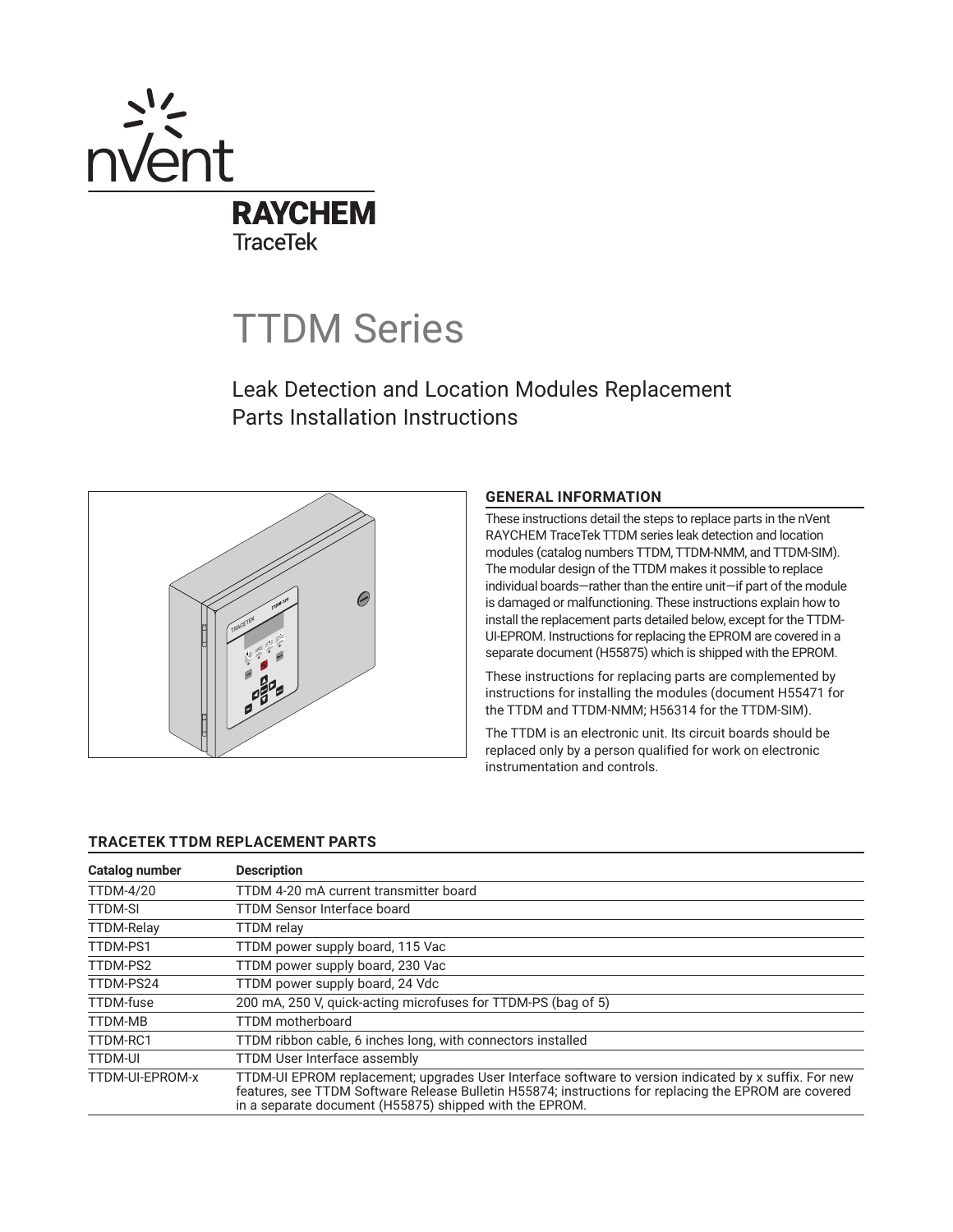#### **Storage**

**Keep replacement parts in a dry place prior to installation to avoid possible damage to electronic components.**



# **TOOLS REQUIRED**

- Phillips (cross-head) screwdriver (for power supply boards, motherboard, and User Interface assembly)
- Small flat-head screwdriver (for power supply and other terminal blocks)
- 9/32 in nut driver (for User Interface assembly)
- 7 mm nut driver or wrench (if removing enclosure door to replace User Interface assembly)
- 7 User Interface board (not in TTDM-SIM)
- 8 4-20 mA board (not in TTDM-SIM)
- 9 Sensor Interface board
- 10 Motherboard
- 11 Power supply board
- 12 Fuse (200 mA, 250 V)
- 13 Power cable terminal block
- 14 Ground/earth stud
- 15 Fault relay cable plug and socket (not in TTDM-SIM)
- 16 Leak relay cable plug and socket (not in TTDM-SIM)
- 17 Service relay cable plug and socket (not in TTDM-SIM)
- 18 4-20 mA port plug and socket (not in TTDM-SIM)
- 19 RS-232/485 port plug and socket (not in TTDM-SIM)
- 20 Sensor Interface plug and socket
- 21 RS-485 plug and socket for SIM network (only for use in TTDM-NMM and TTDM-SIM)
- 22 Ribbon cable (not in TTDM-SIM)
- 25 Relays

# **PRECAUTIONS**

**Important:** The TTDM is an electronic unit. When replacing parts, take the following precautions to avoid damage to its electronic components:

- Handle with care, avoid mechanical damage.
- Keep the electronics dry.
- If handling circuit boards, hold them by their edges to avoid physical contact with electronic components.
- Avoid contamination with metal filings, liquids, or other foreign matter.

# A CAUTION: WARNING:

Before disconnecting power to the TTDM and replacing parts, alert any groups that must respond to alarms signaled by the TTDM (an emergency response team, for example) that you will be working on the unit.

**SHOCK HAZARD**: Disconnect power to the TTDM before opening enclosure door. Important: After replacing one or more parts following these instructions, test the module in accordance with the module's installation instructions

(H55471 for a TTDM or TTDM-NMM, H56314 for a TTDM-SIM).

#### **TABLE OF CONTENTS—Instructions for Replacement Parts**

| 4-20 mA current transmitter board | Ribbon cable               |   |
|-----------------------------------|----------------------------|---|
| Sensor Interface board            | Motherboard                |   |
| Relays                            | User Interface assembly    | G |
| Power supply boards and fuse      | References for other parts |   |

# **A. REPLACING THE TTDM 4-20 MA CURRENT TRANSMITTER BOARD (NOT IN TTDM-SIM)**

#### **1. Remove old 4-20 mA board from the TTDM.**

Remove the 4-20 mA current transmitter board. Grasp the circuit board by its edges and pull up from the motherboard. Gently rocking the board left to right 5° to 10° may help release the connection.

#### **2. Install the new 4-20 mA board.**

Position the new 4-20 mA current transmitter board; orient the board so its markings are right side up. Before applying pressure to seat the board, take care to align the connectors along the top and bottom edges of the 4-20 mA board with their mating connectors on the motherboard

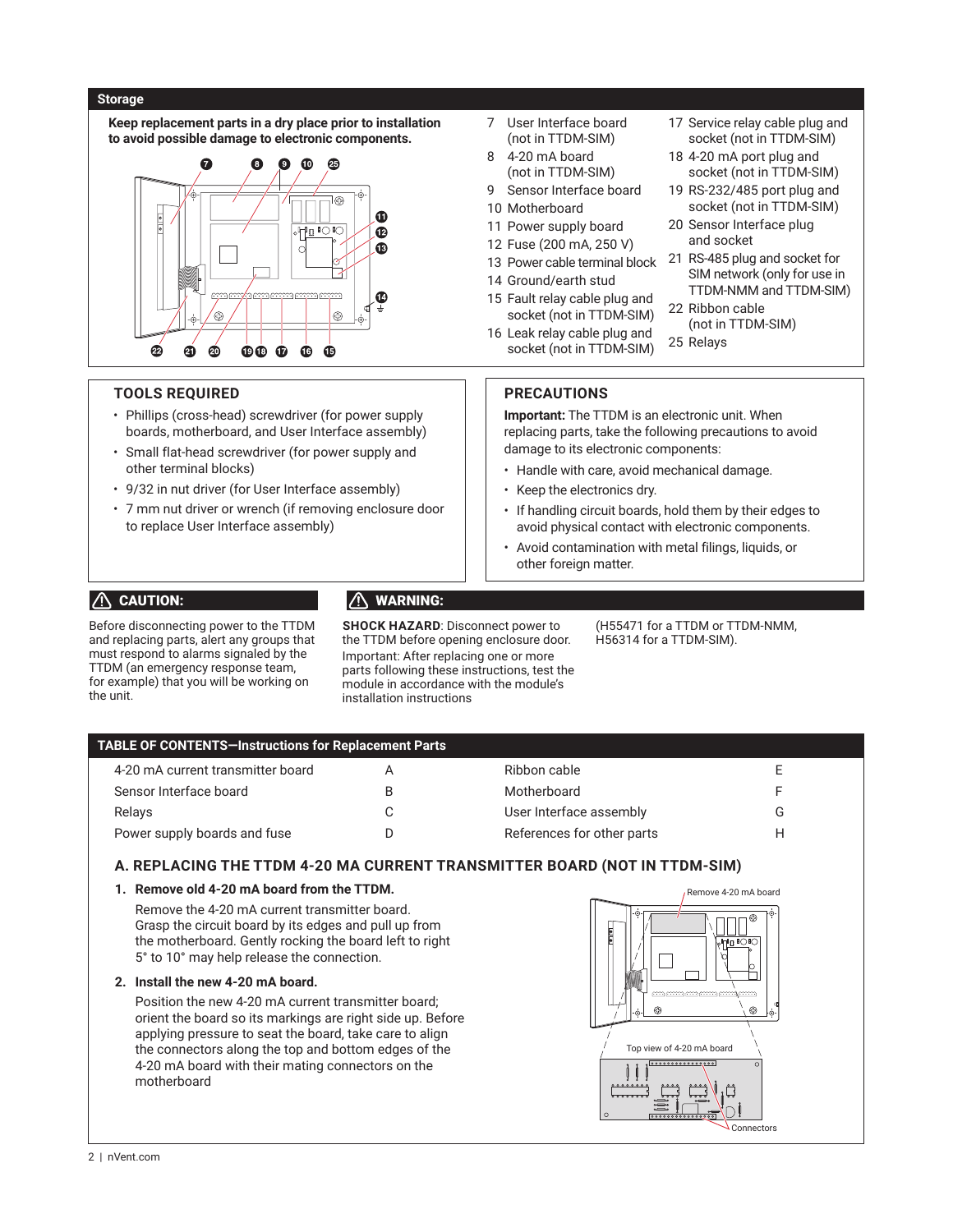# **B. REPLACING THE TTDM SENSOR INTERFACE BOARD**

### **1. Remove Sensor Interface (SI) plug from socket on SI board.**

Pull out SI plug (feature 20) from its socket on the old SI board.

### **2. Remove old SI board.**

Remove old SI board. If SI board is secured with hold-down screws, remove the screws (2 places) and store them. Grasp the circuit board by its edges and pull up from the motherboard. Gently rocking the board top to bottom 5° to 10° may help release the connection.

#### **3. Install new SI board.**

Position the new SI board; orient the board so its markings are right side up. Before applying pressure to seat the board, take care to align the connectors along the left and right edges of the SI board with their mating connectors on the motherboard. Gently rocking the board top to bottom 5° to 10° may help seat the board, which snaps into place when fully seated. If SI board was secured with hold-down screws, insert and align the screws, and use Phillips (cross-head) screwdriver to tighten them hand tight.

#### **4. If TTDM-NMM or TTDM-SIM, assign SIM address to the new SI board.**

If the module is a TTDM-NMM or TTDM-SIM (part of a TraceTek leak detection network), the new SI board must be assigned a SIM address following the instructions on page 28 of the TraceTek TTDM-NMM and TTDM-SIM System Operation and Maintenance Manual (H56313), and on page 5 of the TraceTek TTDM-SIM Installation Instructions (H56314). Note that address 01 is the factory default of the SI board in the TTDM-NMM, but this address must be assigned (following the procedure referenced above) when a new SI board is installed.

#### **5. Insert sensing cable plug into socket.**

Insert SI plug into the SI socket on the new SI board

# **C. REPLACING A TTDM RELAY (NOT IN TTDM-SIM)**

#### **1. Remove old relay.**

Rotate relay hold-down spring to the side, then pull relay out of its socket in the motherboard.

#### **2. Install new relay.**

Carefully align leads from the relay with the sockets on motherboard, then insert the relay leads into motherboard. Rotate hold-down spring back into position to retain the relay in place

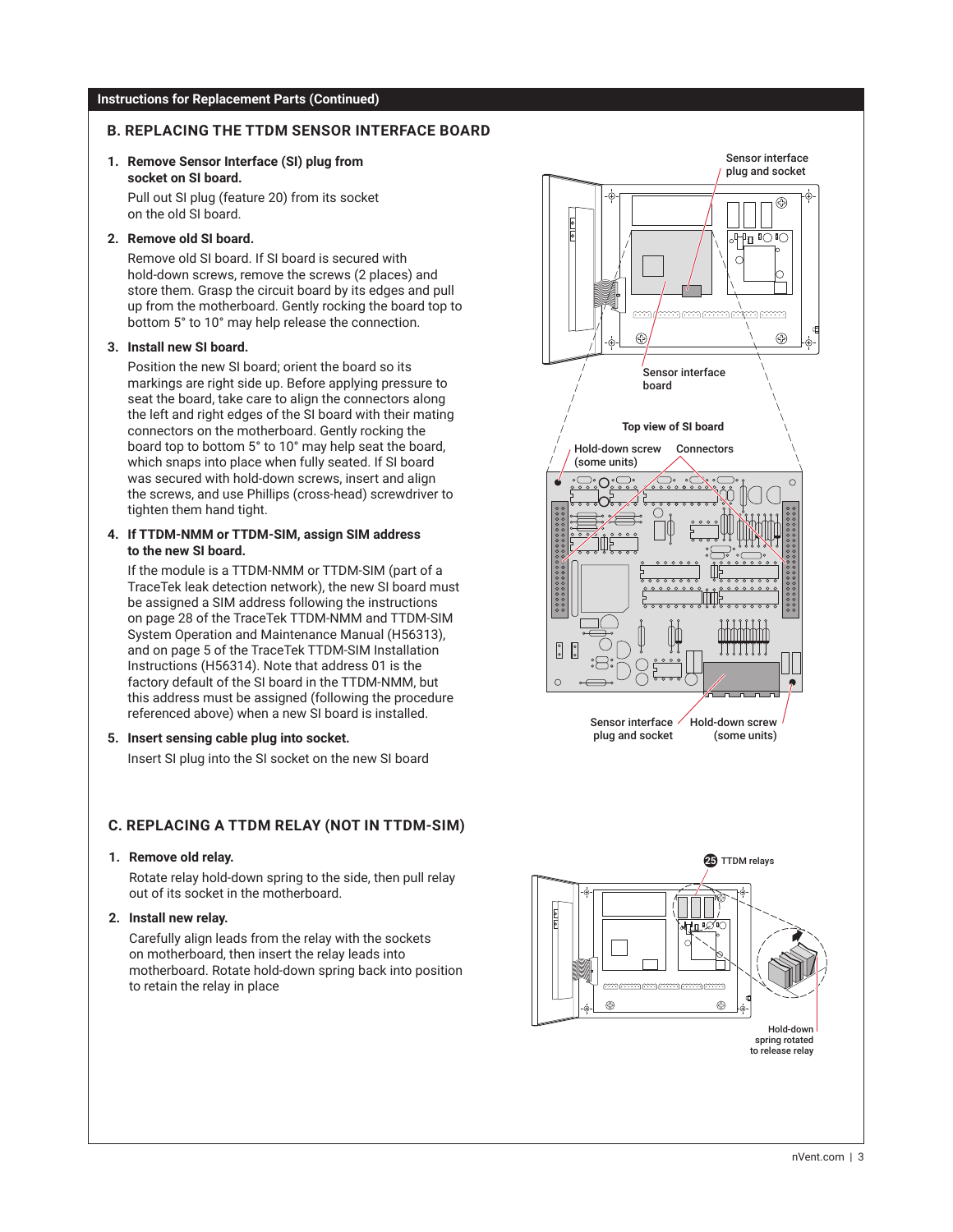# **D. REPLACING THE TTDM POWER SUPPLY BOARD**

**Warning:** SHOCK HAZARD. Confirm power to the TTDM has been disconnected before opening enclosure door and replacing the power supply board.

#### **1. Disconnect the power wiring.**

Use a small flat-blade screwdriver to disconnect the power supply wires from the two-pin terminal block on the power supply board (feature 13).

#### **2. Remove the hold-down screws.**

Use a Phillips (cross-head) screwdriver to remove the hold-down screws at the top left and bottom right corners of the power supply board.

#### **3. Remove the old power supply board.**

Grasp the circuit board by its edges and pull up from the motherboard. Gently rocking the board top to bottom a maximum 5° to 10° may help release the connection.

#### **4. Install new power supply board.**

Position the new power supply board; terminal block on TTDM-PS1 or TTDM-PS2 should be in lower right corner. Before applying pressure to seat the board, take care to align the connectors along the left and right edges of the SI board with their mating connectors on the motherboard. Gently rocking the board top to bottom 5° to 10° may help seat the board, which snaps into place when fully seated.

**Important:** Confirm that the new power supply board has the correct voltage rating for the supply voltage to be used; do not exceed the maximum voltage rating of the power supply board.

#### **5. Reinstall hold-down screws.**

Insert and align hold-down screws, and use Phillips (cross-head) screwdriver to fasten them hand tight.

Important: Do not over tighten as this could damage motherboard.

#### **6. Reconnect the power wiring.**

Connect the power supply wires to the two-pin terminal block on the power supply board. Use L2 for neutral, if present.

**Note:** In the TTDM-PS24 board (which operates at 24 Vdc or Vac), the terminal block for the power supply wires is in the center of the board, rather than at the lower right. For DC operation, polarity does not matter.

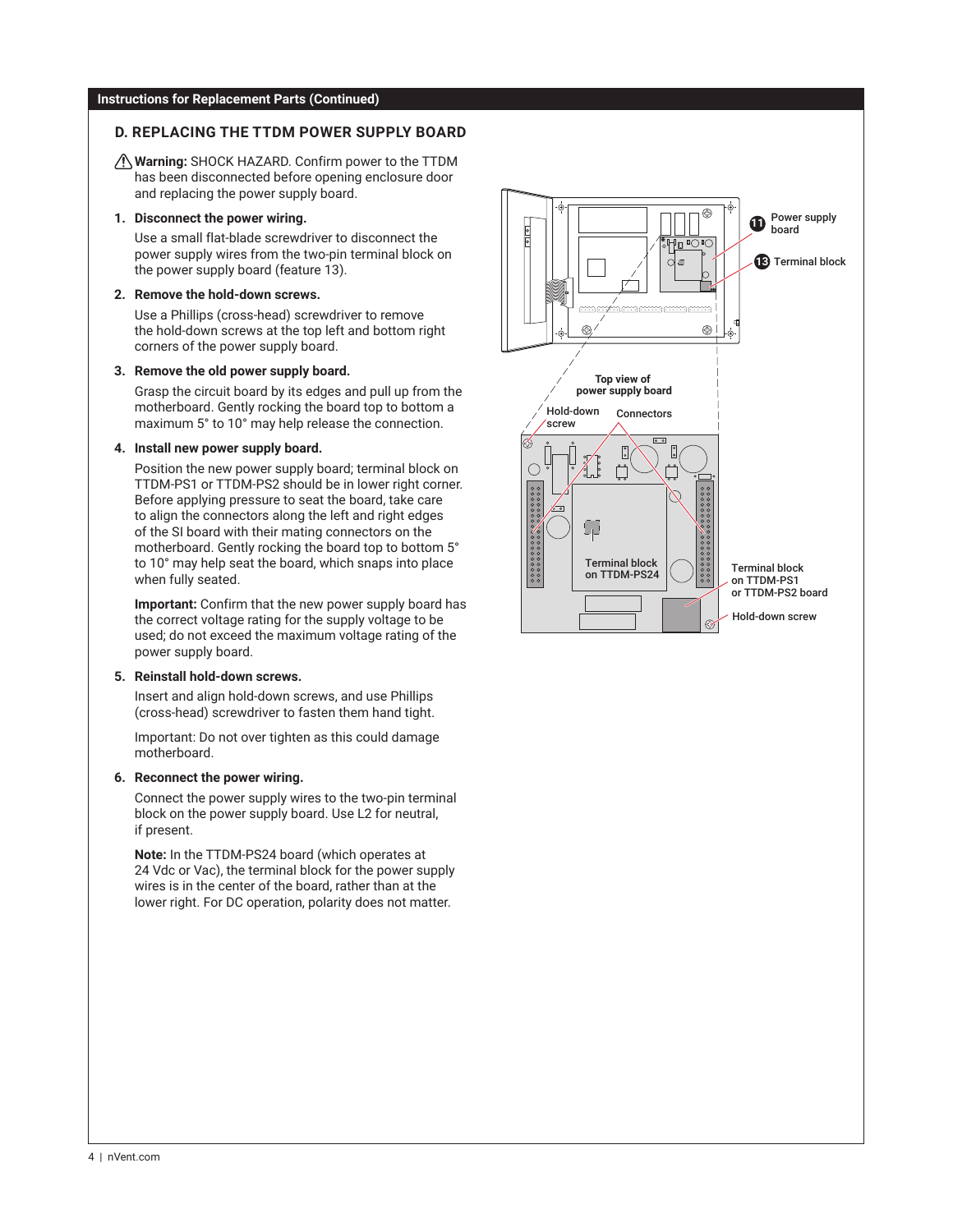# **E. REPLACING THE TTDM RIBBON CABLE (NOT IN TTDM-SIM)**

**1. Disconnect ribbon cable from motherboard and User Interface (UI) assembly.**

Release the fastening ears of the ribbon cable connectors (as illustrated in Figure 1 at right), and pull the ribbon cable away from the motherboard and the UI assembly.

**2. Connect new ribbon cable to motherboard.**

Orient the new cable so the single wide key protrusion of a connector and the ribbon cable coming from that connector both face up as illustrated in Figure 2 (a connector cannot be inserted unless the key is oriented correctly; the direction of the cable from the connector can affect the stress to which the cable may be subjected). Align the ribbon cable connector and insert it into the motherboard connector (taking care not to bend any pins). Press the ribbon cable connector into the motherboard until the locking ears latch in place (as illustrated in Figure 3).

#### **3. Connect new ribbon cable to user interface assembly.**

Align the ribbon cable connector and insert it into the UI assembly (taking care not to bend any pins). Press the ribbon cable connector into the UI assembly until the locking ears latch in place.

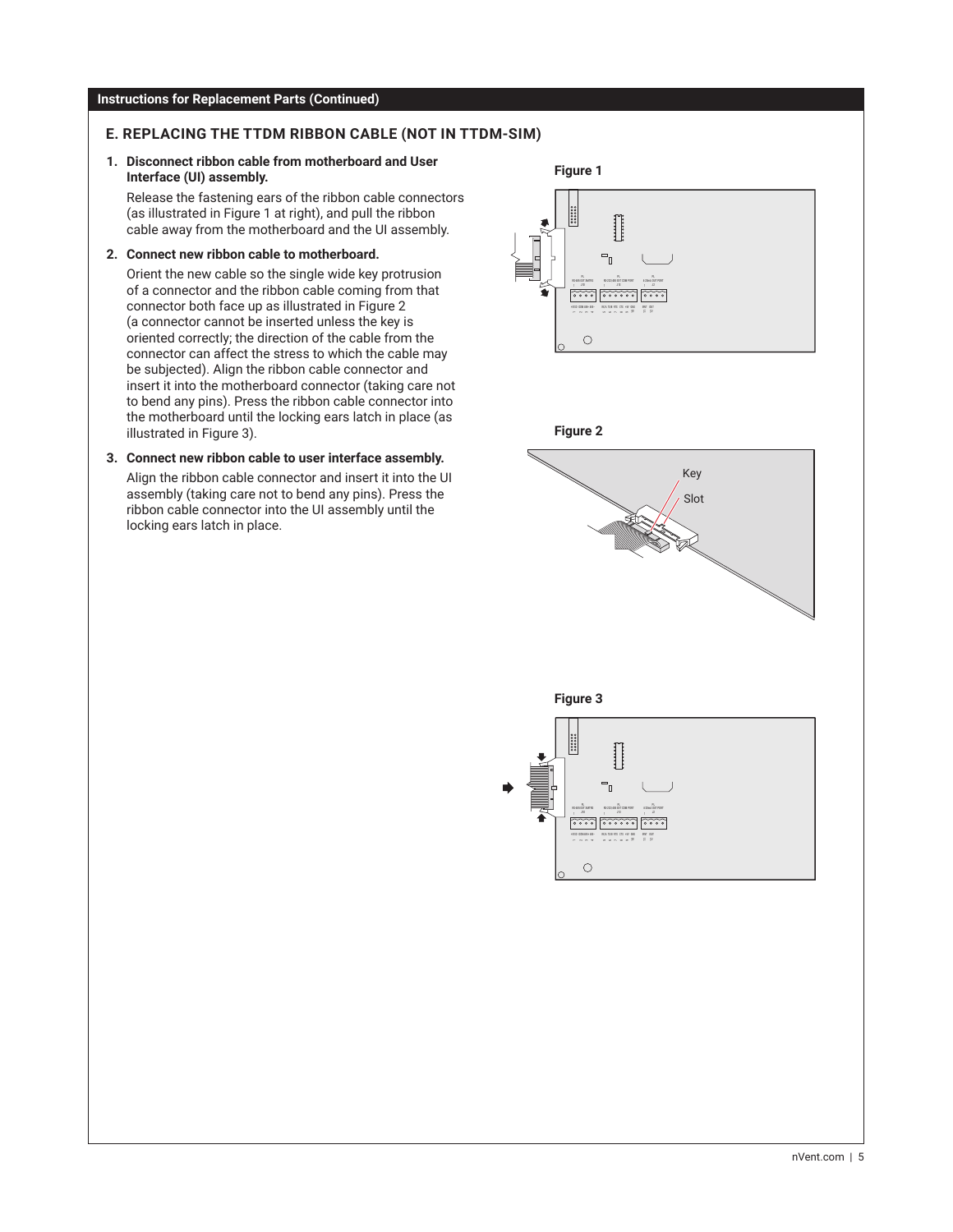# **F. REPLACING THE TTDM MOTHERBOARD**

**1. Disconnect ribbon cable from old motherboard.**

Release the fastening ears of the ribbon cable connector, and pull the ribbon cable from the motherboard. See Figure 1 in Section E (page 6).

**2. Disconnect the power wiring.**

#### **Warning: SHOCK HAZARD.**

Use a small flat-blade screwdriver to disconnect the power supply wires from the two-pin terminal block on the power supply board (feature 13).

#### **3. Remove plugs for external connections from sockets at bottom of motherboard and sensor interface board.**

- Mark each of the plugs for external connections so you can readily plug them into the correct sockets on the new motherboard.
- Remove each of the plugs for external connections from its socket on the motherboard. The external connections available in the TTDM are listed in the table at right.

#### **4. Remove 4-20 mA board from motherboard.**

Remove 4-20 mA current transmitter board from old mother-board (see step 1, Section A) and put it out of harm's way.

#### **5. Remove old motherboard.**

Unscrew the four Phillips (cross-head) screws that hold the motherboard to the enclosure. Remove the motherboard.

#### **6. Remove daughterboards from old motherboard and install them on new motherboard.**

- Remove SI board from old motherboard and install on new motherboard following instructions in Section B (page 3).
- Remove relays from old motherboard and install on new motherboard following instructions in Section C (page 4).
- Remove power supply board from old motherboard and install on new motherboard following instructions in Section D (page 5).

# **7. Install new motherboard.**

Position the new motherboard and fasten it in place with the Phillips (cross-head) screws.

#### **8. Install 4-20 mA board on new motherboard.**

Install 4-20 mA current transmitter board on new motherboard; see step 2 of Section A (page 2).

#### **9. Insert plugs for external connections into sockets on new motherboard.**

Insert the plugs for the external connections into their corresponding sockets on the new motherboard.

#### **10.Reconnect the power supply wires.**

Reconnect the power supply wires to the two-pin terminal block on the power supply board. Use L2 for neutral, if present (however, if using TTDM-24 at 24 Vdc, polarity does not matter).



| Feature no. | Description of external connection                     |
|-------------|--------------------------------------------------------|
| 15          | Fault relay                                            |
| 16          | Leak relay                                             |
| 17          | Service Required relay                                 |
| 18          | 4-20 mA port                                           |
| 19          | RS-232/485 external communications<br>serial port      |
| 20          | Sensor Interface                                       |
| 21          | Leak detection network (TTDM-NMM and<br>TTDM-SIM only) |



#### **11.Connect ribbon cable to new motherboard.**

Reconnect the ribbon cable, taking care not to bend any pins in the connection. Press the connector into the motherboard until the locking ears latch in place. See Figure 2 in Section E (page 5).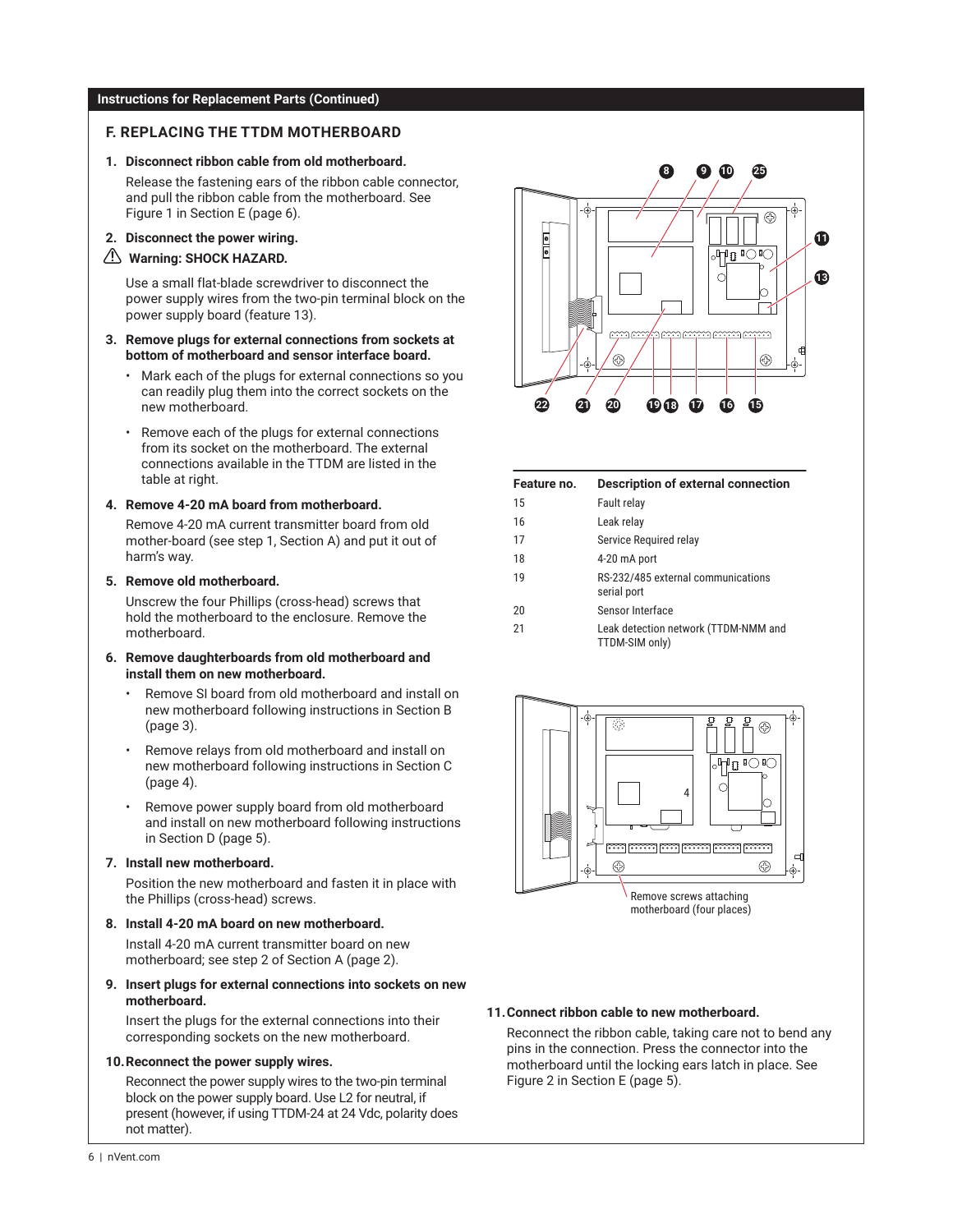# **G. REPLACING THE TTDM UI ASSEMBLY (NOT IN TTDM-SIM)**

**Note:** If the old UI is functioning, it is recommended that the events history be printed out or downloaded through the serial port (or recorded in some other manner) before the UI assembly is replaced. All user-defined settings should also be recorded in some manner, as a new UI assembly comes with the factory defaults.

If the UI is not functioning, save the old UI assembly and return it to RAYCHEM for diagnostic testing and/or download of events and settings.

#### **1. Disconnect ribbon cable.**

Release the fastening ears of the ribbon cable connectors, and pull the ribbon cable away from the UI assembly. See Figure 1.

#### **2. Place enclosure or enclosure door on horizontal surface.**

It is much easier to replace the user interface assembly if the unit is on a horizontal surface. The easiest approach may be to remove the TTDM enclosure from the location where it is mounted, and place the complete unit on the horizontal surface; for guidance on how to install or remove—the TTDM module, see the Installation Instructions for TTDM Alarm and Locating Module, H55471.

If it is not practical to move the entire TTDM unit, the door can be removed from the enclosure. To remove the door of the enclosure:

- Disconnect the ground/earth wire from the UI assembly to the ground/earth stud inside the enclosure; use 9/32 nut driver to remove locknut that holds it in place.
- Use a 7 mm nut driver or wrench to remove the nuts which hold the hinge (the hinge nuts are inside the enclosure, as shown in Figure 2).
- After removing the nuts and nylon sealing washers, put them in a safe place while you are replacing the UI assembly.

# **3. Remove old UI assembly.**

- Use 9/32 inch nut driver to remove the eight nuts which secure the assembly to the enclosure door (see Figure 3).
- Remove the eight flat washers and keep them with the nuts.
- Lift the UI assembly off the enclosure door. Take care not to damage the sealing gasket when doing so; pull the assembly away gently, and then handle the gaskets with care.

#### **4. Position the gaskets on the inside of the panel door.**

- Place the two spacer gaskets (of fiber construction resembling paper) in position around the eight mounting studs (see Figure 4).
- Place the foam sealing gasket in position inside the eight mounting studs.





**Figure 3**



#### **Figure 4**